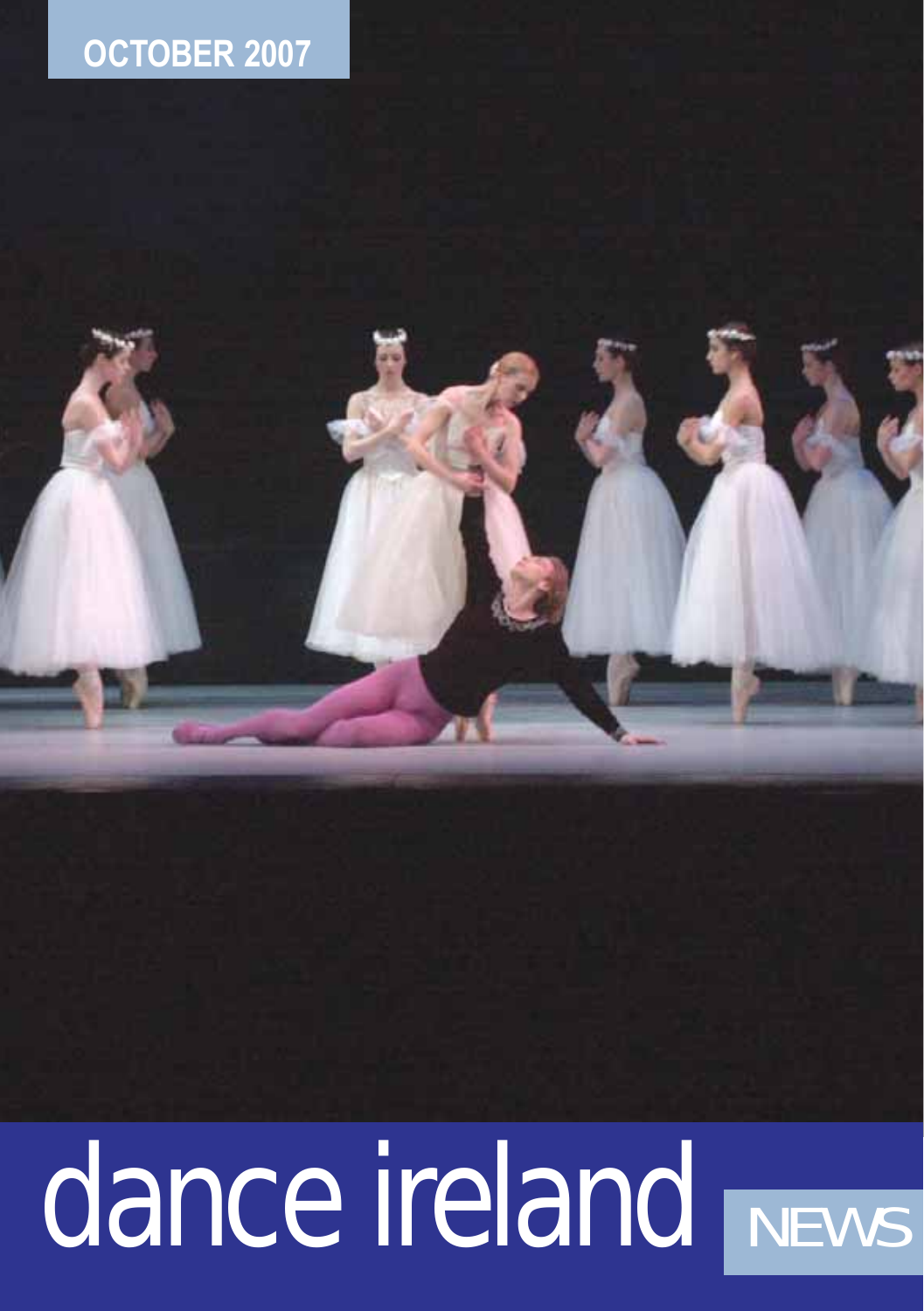Dance Ireland, the trading name of the Association of Professional Dancers in Ireland Ltd., was established in 1989 as a membership-led organisation dedicated to the promotion of professional dance practice in Ireland. Since that time it has evolved into a national, strategic resource organisation whose core aims include the promotion of dance as a vibrant artform, the provision of support and practical resources for professional dance artists and advocacy on dance and choreography issues.

Dance Ireland also manages DanceHouse, a purpose-built, state-of-the-art dance rehearsal venue, located in the heart of Dublin's north-east inner city. DanceHouse is at the heart of Dance Ireland activities, as well as being a home for professional dance artists and the wider dance community. In addition to hosting our comprehensive artistic programme of professional classes, seminars and workshops, and a fully-equipped artists' resource room, DanceHouse offers a range of evening classes to cater to the interests and needs of the general public.

#### **BOARD MEMBERS**

Liz Roche *Chairperson*, Ríonach Ní Néill *Secretary*, Muirne Bloomer, Adrienne Brown, Megan Kennedy, Joseph Melvin, Fearghus Ó Conchúir, John Scott, Gaby Smith.

#### **DANCE IRELAND PERSONNEL**

Paul Johnson, *Chief Executive*

Siân Cunningham, *General Manager/DanceHouse* 

Elisabetta Bisaro, *Development Officer*

Duncan Keegan, *Administrator* 

Brenda Crea & Glenn Montgomery, *Receptionists/Administrative Assistants* 

Dance Ireland, DanceHouse, Liberty Corner, Foley Street, Dublin 1. Tel: 01 855 8800 Fax: 01 819 7529 Email: info@danceireland.ie Website: www.danceireland.ie

**Dance Ireland News** is published 12 times a year

*Published by Dance Ireland, DanceHouse, Liberty Corner, Foley St, Dublin 1, Ireland.*

*Printed by CRM Design & Print, Unit 6, Bridgecourt Office Park, Walkinstown Ave. Dublin 12, Ireland.*

#### **ISSN 1649-9506**

#### **Disclaimer**

Dance Ireland reserves the right to edit or amend all articles or notices published in this magazine. The views expressed are those of contributors or editor and do not necessarily represent the views of Dance Ireland members.

**2**

**Cover:** Giselle, Act 2, Cork City Ballet. **Source:** A. Foley, CCB

**Deadlines for next edition: November 2007** Copy & Photos: Fri 12 Octber Inserts: Fri 19 Octber

*All photos submitted must be accompanied by appropriate credits and acknowledgements*

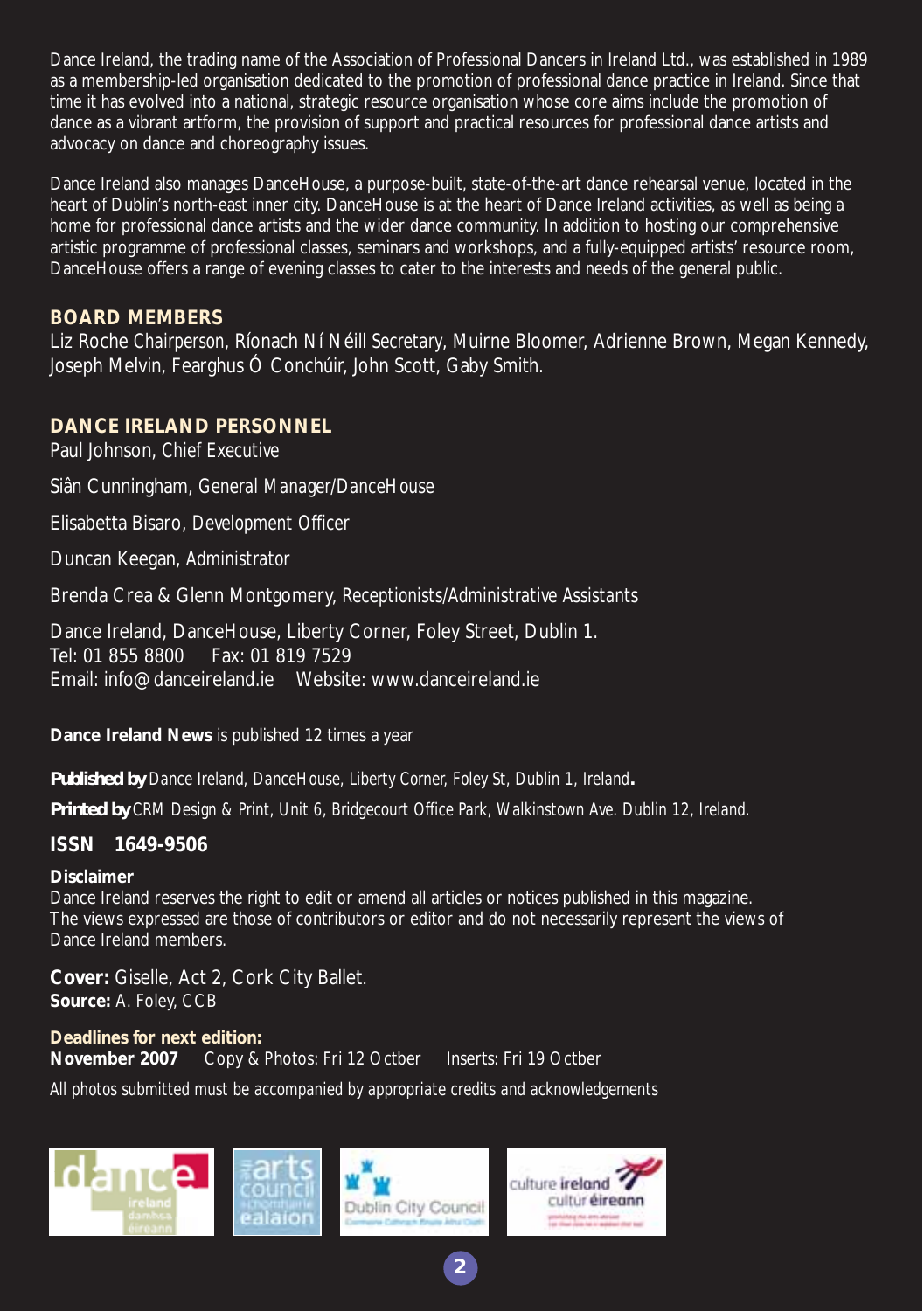

# **INTRODUCTION**

With the arrival of October, we find ourselves suddenly with nine-twelfths<br>of the year behind us... or three-quarters way through... that is, six-<br>eighths of the year is done. You can say the same thing many different<br>ways of the year behind us… or three-quarters way through… that is, sixeighths of the year is done. You can say the same thing many different ways; you can slice a pie any way you like – you still don't end up with any more than you started with. Fortunately, it's a pretty big pie this year, which means there's plenty left to order!

In this month's issue you'll find news of our final guest residency with **Andrew de L. Harwood**, details of the 2007 Irish Choreographers' New Works Platform, recent awards made under the Choreographic Development Initiative and notice of a series of morning classes with Rex Levitates. We're also delighted to carry a short message from the new director of the International Dance Festival Ireland (IDFI), **Laurie Uprichard**.

Which brings us to more good news - regular users of our Artists' Resource Room may have noticed an increase in the material available to them. The IDFI has generously donated a range of materials from the 2002, 2004 and 2006 festivals and, now that the festival is going from a biennial to an annual event, each August Dance Ireland will receive videos, DVDs and magazines to add to those already available to our members.

Naturally, this issue we also have news, events and notices from our members throughout the country, as well as class and listings information. And finally, if you have a suggestion or proposal for our 2008 programme, we'd love to hear from you. Contact **Elisabetta Bisaro**, Development Officer at elisabetta.bisaro@danceireland.ie. Consider it your chance to bake a better pie…

**3**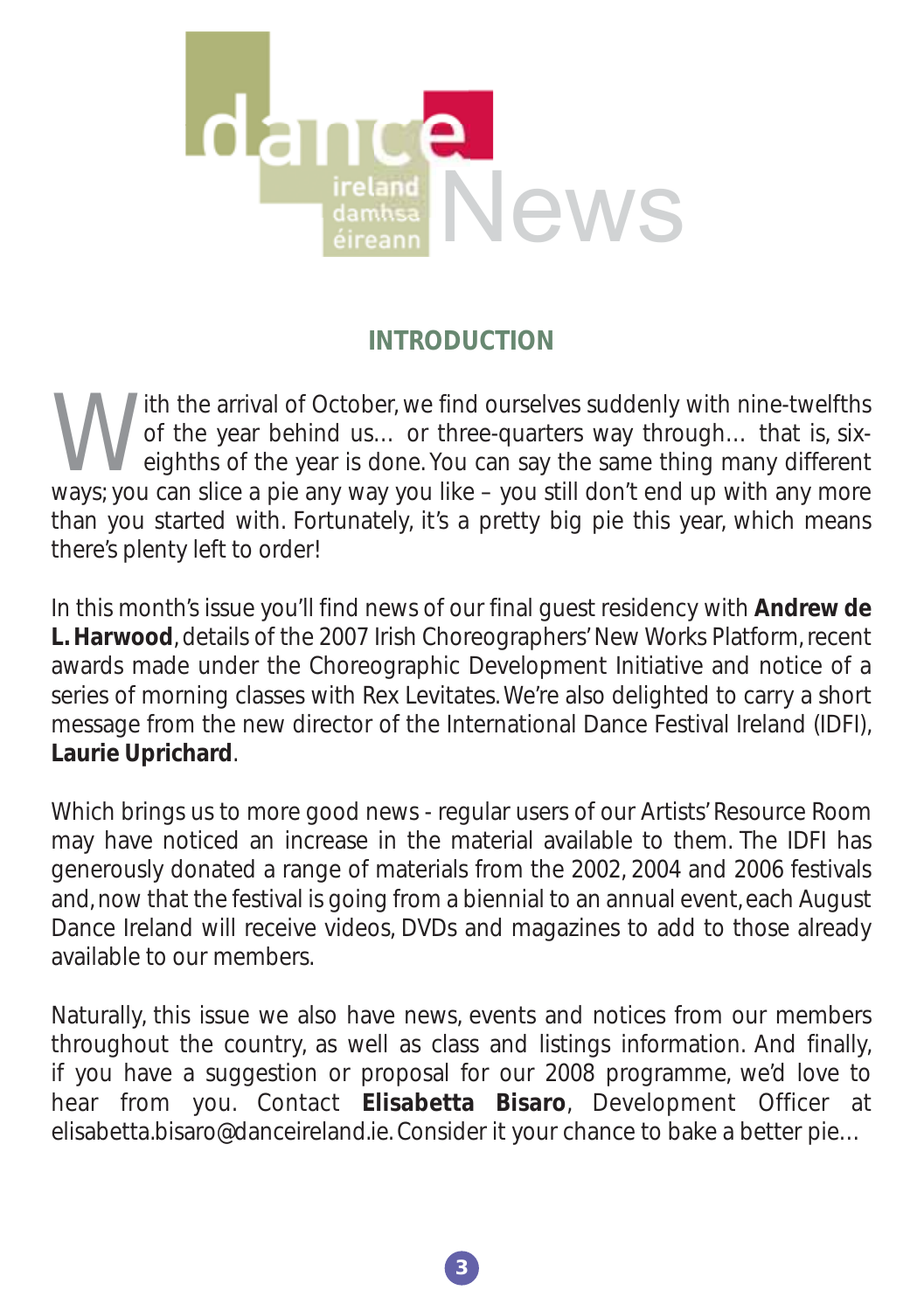# **DANCE IRELAND PROGRAMME**

## **INTERNATIONAL GUEST RESIDENCY WITH ANDREW HARWOOD – 22ND TO 28TH OCTOBER**

*Professional morning class Mon-Fri 10-1pm DI Members €10 per class/€40 for week Non-members €12 per class/€50 for week*

*Weekend contact improvisation workshop (open to all) Sat 27th, 11am-4pm Sun 28th, 11am-4pm DI Members €12 per day/€20 both days Non-members €15 per day/€25 both days*



Contact Improvisation is a system of movement based on the communication between two or more moving bodies and their combined relationship to the physical laws that govern their motion – gravity, momentum, energy, inertia. It is a free play with balance bringing forth a physical/emotional truth about a shared moment of movement that leaves participants informed, centered and enlivened. The body, in order to open to these sensations, must learn to abandon a certain quality of willfulness to experience the natural flow of movement. Practice includes rolling smoothly, falling safely, being upside down, supporting and giving weight effortlessly. Alertness is developed in order to work in an energetic state of physical disorientation, trusting in one's basic survival **instincts** 

**Andrew de Lotbinière Harwood** is an outstanding international teacher, performer and creator in the field of instantaneous choreography and contact improvisation since 1975. He is the artistic director of AH HA Productions, a project-oriented company based in Montreal, which is dedicated to the research, creation, education and production of improvisational dance as a performing art. Andrew studied, taught and performed with **Steve Paxton** and **Nancy Stark Smith**, the founding members of Contact Improvisation. His background also includes gymnastics, yoga, modern dance, Release Technique, alignment work, compositional improvisation and aikido. His work has been presented in numerous international festivals since 1980. Andrew danced for the companies of **Marie Chouinard**, **Jean-Pierre Perreault** and **Jo Lechay** and has collaborated in performance with **Chris Aiken**, **Peter Bingham**, **Kirstie Simson**, **Marc Boivin**, **Lin Snelling** and **Benoît Lachambre**, among many others. He is the recipient of the Canada Council's Jacqueline-Lemieux award for the year 2000.

Source: Chris Randle *Source:* Chris Randle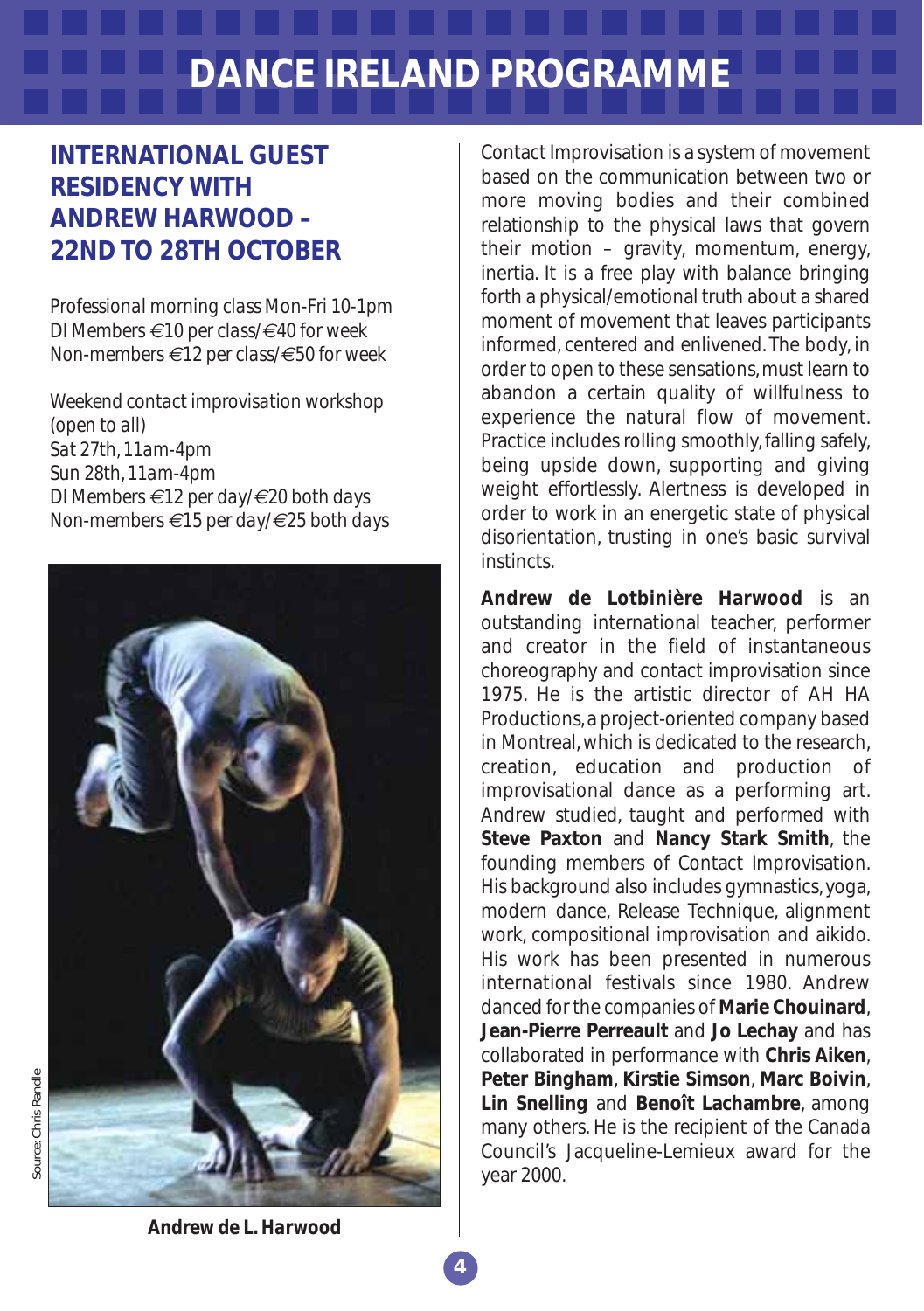#### **INTERNATIONAL DANCE FESTIVAL IRELAND – LAURIE UPRICHARD**

After my first month in Dublin, I think my only complaint is the same as everyone else's – the weather! Truly, as an American of Irish background, it is with great honor and excitement that I have taken on the Artistic Directorship of the International Dance Festival Ireland. The emphasis on presenting world class dance in an annual festival will draw on the knowledge of contemporary dance I have gathered over the past three decades and provide a strong base for creating opportunities for dance artists from Ireland and around the globe. I'm pleased to be starting from a strong foundation and history as the IDFI has such a solid track record and reputation thanks to the support of the Arts Council and the vision of founding Director **Catherine Nunes**, General Manager **Marina Rafter**, and the Board.

Since 2002 IDFI has strived to be one of the finest international dance festivals in Europe. The festival has pioneered the presentation of the best of contemporary dance in Dublin, with the intention of developing its audience in Ireland. The festival's success has prompted the decision to make the festival an **annual event from 2008.** The festival has become a firmly established element on the Irish cultural calendar giving it an air of maturity beyond its years in existence.

The format of a festival provides an opportunity to focus the attention of the audience on an art form in an intensive manner, and will give precedence to contemporary dance for that period and, I hope, in other ways throughout the year. The festival structure also allows the presentation of work that varies in size and scale and places it in its most appropriate venue. It is the perfect context in which to make introductions – audiences can meet a range of artists with different aesthetics and cultural backgrounds and can develop an indepth knowledge of the work of particular artists.

The 2008 festival will offer audiences of all ages further opportunities to engage with some of the best international contemporary dance through performances, workshops, master classes and seminars. International companies from the Czech Republic, Finland, France, Germany, Slovenia, Spain, the U.K., and the U.S will be invited to participate.

The IDFI also provides an opportunity to put a spotlight on the Irish dance community and I imagine a particular period during which Irish work will be introduced to international programmers. Through the festival, there is a great opportunity to continue to strengthen and increase the visibility of local artists, giving them a broader context for their work.

I look forward to meeting everyone, seeing your work, and getting your feedback on a variety of issues.Together, we can live one of my favourite mandates – *Think Globally, Dance Locally*.

#### **IRISH CHOREOGRAPHERS' NEW WORKS PLATFORM 2007**

*31st October - 8th November* 

This year Dance Ireland, in association with Firkin Crane, will hold its annual Irish Choreographers' New Works Platform in Cork. This is a further opportunity to address the gap in choreographic provision for choreographers based outside the capital city, and an opportunity for South-based choreographers to experiment, workshop and develop ideas in a structured and 'safe' creative environment.

**Catherine Young**, **Inma Moya**, **Andrea Pastorella** and **Jane Kellaghan** have been selected to participate in an intensive 8-day creative laboratory intended to provide choreographers with time and space to explore their choreographic craft without the pressures of having to produce new work in a commercial context.

Studio space and provision to work with up to three dancers will be made available, culminating in an informal studio presentation in Firkin Crane. In addition, Dance Ireland will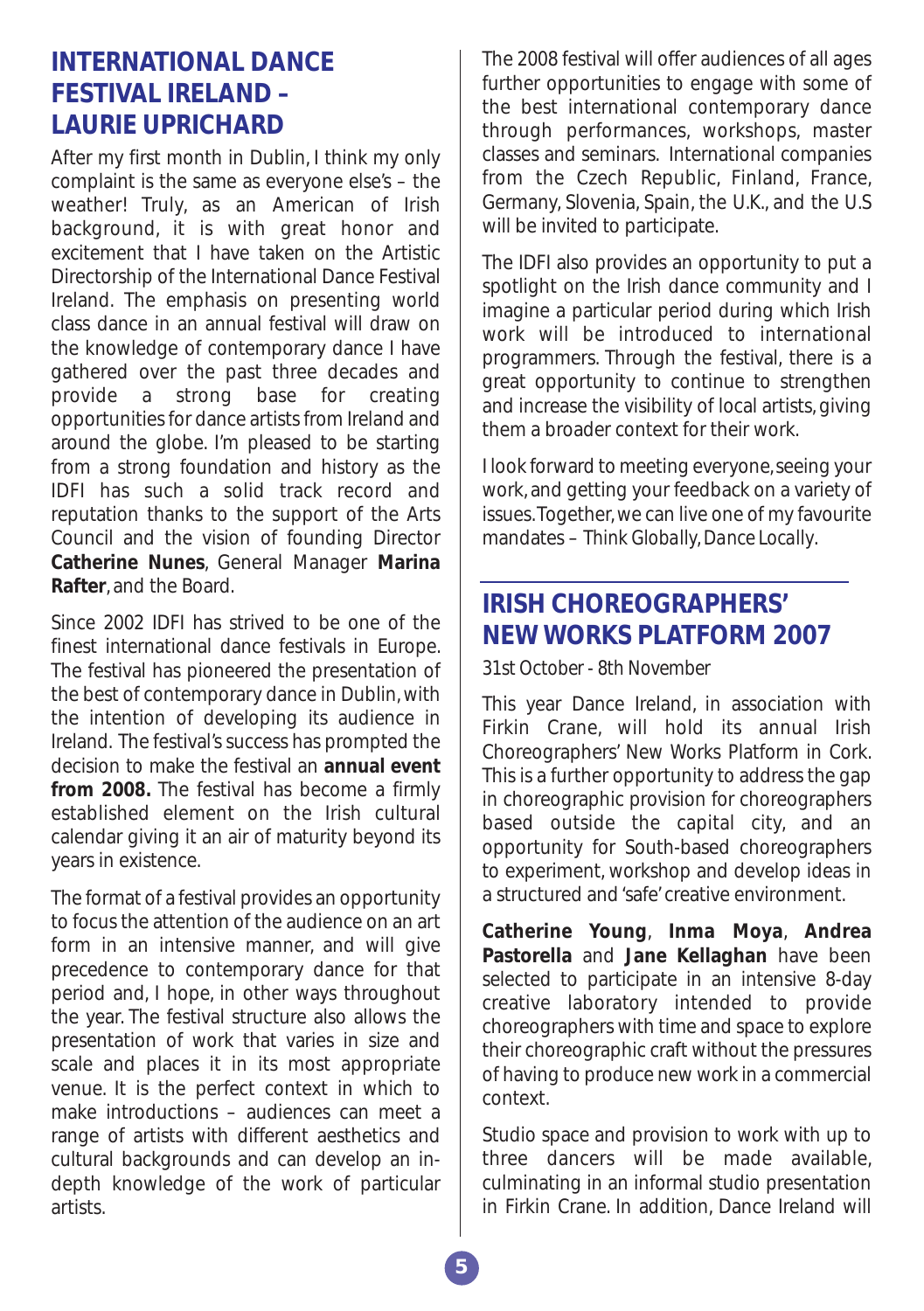provide a stipend to enable the selected choreographers to focus exclusively on the work process. There will be morning class provided for all participants and scheduled critical discussion periods throughout the week.

This year, participants will benefit from the time and expertise of UK choreographer **Wendy Houstoun**, who will act as **mentor**, by providing advice, feedback and critical discussion. A Jerwood Choreography Award recipient (2003), Houstoun is a movement/theatre artist who remains committed to finding new forms to address her themes. Over the years, her work has developed a uniquely distinctive style that combines movement with text, and meaning with humour. Since 1980, Houstoun has worked extensively as a solo performer and in collaboration with companies and artists whose work challenges, enriches, and extends the boundaries of, dance and theatre. Her work with DV8 Physical Theatre, Tim Etchells and Forced Entertainment, film-maker David Hinton, Jonathan Burrows, Nigel Charnock, performance artist Rose English, Gloria Theatre, Lumiere and Son Theatre and Ludus Dance Company has explored large and small stages, specific sites, film and installation. Over the years, her work has developed a uniquely distinctive style that combines movement with text, and meaning with humour.While her work challenges preconceptions about movement, she communicates clearly and humorously about our culture.

#### **CHOREOGRAPHIC DEVELOPMENT INITIATIVE – OUTCOME**

With additional support from the Arts Council, Dance Ireland under its **Choreographic Research and Services Programme 2007/2008**, allocated €49,300 towards the development of choreographic practice. We received twelve proposals from thirteen choreographers; seven awards have been made as follows:

| <b>Cindy Cummings</b>        | €12,000                         |
|------------------------------|---------------------------------|
| Dylan Quinn                  | €12,000                         |
| Rebecca Walter               | €12,000                         |
| Mairead Vaughan              | €6.000                          |
| <b>Chantal McCormick</b>     | €6.000                          |
| Inmaculada Moya Pavon €1,000 |                                 |
| Nathalie Grand               | $\epsilon$ 300<br>(Scholarship) |

The assessment was based on the panel's understanding of how proposals best fitted with the published aims and objectives of the pilot project, which simply is about providing choreographers with the means to concentrate on their choreographic process. Voting panel members included **Morag Deyes** OBE (AD, Dance Base Edinburgh); **Catherine Nunes** (former AD, IDFI, freelance dance consultant); **Talal Al-Muhanna** (Mentoring Development Programme Daghdha Dance Co, curator); **Liz Roche** (Chair Dance Ireland, choreographer, artistic director Rex Levitates); **Fearghus O Conchúir** (board member Dance Ireland, choreographer, AD Corp Feasa).

Choreographers from across Ireland (professional members of Dance Ireland) working in any movement discipline were encouraged to apply for financial support to facilitate research and develop choreographic practice. These bursaries are 'to buy time' for practice research and development, over a six to nine month period, commencing from October onwards. This initiative will allow choreographers the breathing space to explore new avenues of interest, and address selfidentified areas of development, which cannot be addressed within their normal working process.

The Choreographic Development Initiative is a pilot scheme for Dance Ireland. It is a condition of support that successful choreographers work with us, by sharing their process, research findings, and work-in-progress.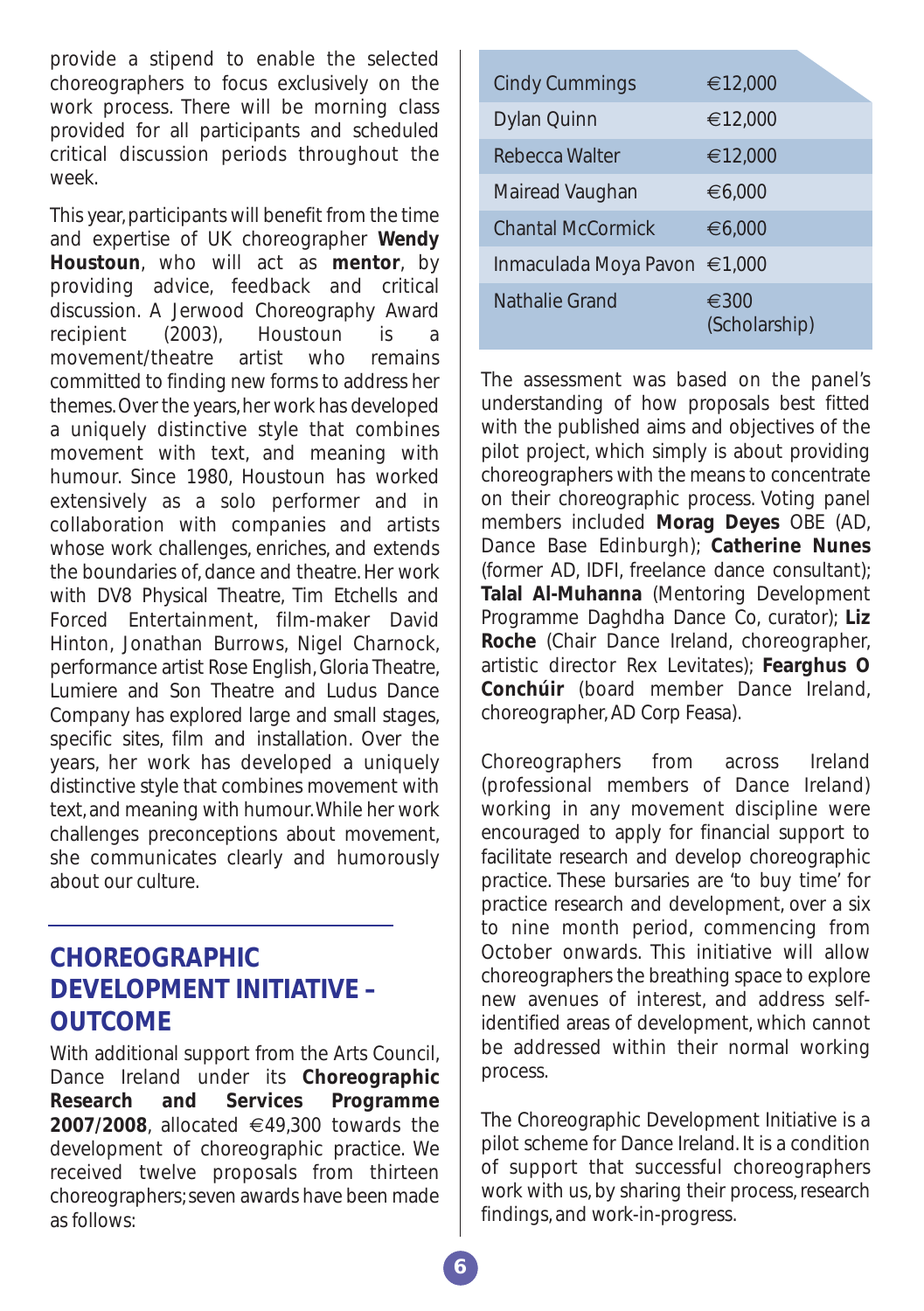# **EVENING CLASSES THIS OCTOBER AT DANCEHOUSE**

#### **Full timetable available at www.danceireland.ie**

| 5 Rhythms tm Ecstatic Dance        | <b>Hip Hop</b>                   |
|------------------------------------|----------------------------------|
| <b>Aikido</b>                      | <b>Irish Dance</b>               |
| Ashtanga Yoga                      | Jazz                             |
| <b>Ballet</b>                      | <b>Kung-Fu</b>                   |
| <b>Ballroom dance</b>              | Latin American (for children)    |
| <b>Ballroom/Latin American</b>     | <b>Liberation Dance Workshop</b> |
| <b>Contemporary dance</b>          | <b>Modern Bellydance</b>         |
| <b>Egyptian and Oriental Dance</b> | <b>Nia</b>                       |
| <b>Embodiment: dance and</b>       | <b>Pilates</b>                   |
| movement meditation                | Salsa                            |
| <b>Gyrokinesis</b>                 | Tai Chi                          |

## **THE 14TH ANNUAL IRISH THEATRE INSTITUTE CONFERENCE & NETWORKING EVENT OCTOBER 4 -5 2007**

*Project Arts Centre, Temple Bar / Coach House, Dublin Castle*

This event is a two day, non-stop encounter with presenters, producers and programmers from across the world aimed at theatre and dance companies and individuals working in Ireland. It includes special guest speaker **Anne Bogart**, Artistic Director, Siti Company, New York as well as a special performance of **Pat Kinevane's** *Forgotten*, produced by Fishamble Theatre Company.

For more, see www.irishtheatreinstitute.ie

# Dance Ireland Website: www.danceireland.ie

## **REX LEVITATES OPEN COMPANY CLASS IN ASSOCIATION WITH DANCE IRELAND**

Dance Ireland is pleased to announce a series of open company morning classes with dance company Rex Levitates, to be held in DanceHouse throughout October and November. These classes, taught by company members Jenny Roche and Grant McLay, offer individual dancers the opportunity to learn from and train with members of one of the most accomplished companies currently active in Ireland.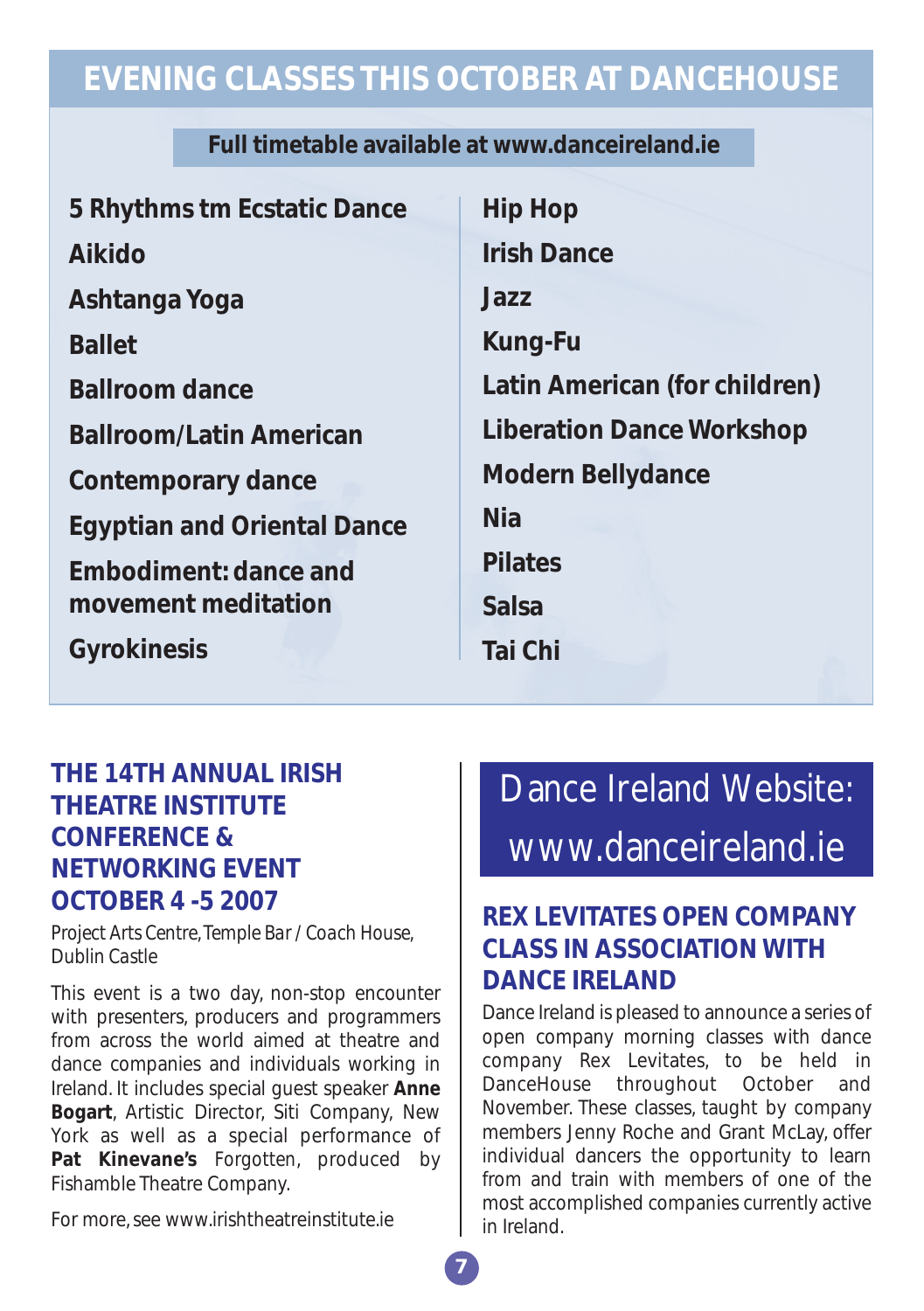#### **JENNY ROCHE**

Jenny has worked extensively as an independent dancer in Ireland and abroad, working in recent years with **Liz Roche**, **Rosemary Butcher** and **Jodi Melnick**. She cofounded Rex Levitates Dance Company and has worked extensively with the company. She is currently doing a practice-based PhD in dance, through which she is exploring and writing about choreographic process from the dancer's perspective. Class starts with a warm-up through anatomical alignment with attention on expanding movement options. This extends into a movement phrase that develops complexity and attention to detail while focusing on finding movement flow. *Jenny will teach morning class the weeks of 8th to 12th October, 29th October to 2nd November and 12th to 16th November*

# **IDFI NOTICE**

The **International Dance Festival Ireland** would like to invite Dance Ireland members to attend an information and idea-sharing event to be hosted in association with Dance Ireland.

**Laurie Uprichard**, the new artistic director, is keen to meet with choreographers working in Ireland to discuss the most effective mechanisms for their future participation in the festival. **Helen Meany**, critic and journalist, will facilitate the event, which will also be attended by **Eugene Downes**, Chief Executive, Culture Ireland.

> **Saturday, November 10th, 2pm - 4pm DanceHouse, Foley Street, Dublin 1**

*Light refreshments will be provided during the meeting*

#### **Booking is essential**

To book, please contact Dance Ireland by **Monday 5th November** Email: info@danceireland.ie Tel: + 353 1 8558800



*Jenny Roche*

#### **GRANT McLAY**

Grant was a principal dancer with Queensland Ballet and has worked with **Meryl Tankard**, **Carol Brown** and **Emilyn Claid**. In recent years he has worked extensively with Rex Levitates Dance Company. His class adopts an anatomically aligned approach to ballet, with emphasis on fluidity, rhythm and enjoyment of movement. He works towards a sequence at the end of class that develops musicality, dynamic and expression. *Grant will teach morning class the weeks of the 15th to 19th October and 5th to 9th November.*

*For class fees and times, see page 16.*



*Grant McLay*

# Rex Levitates *Rex Levitates*

*Rex Levitates*

tex Levitates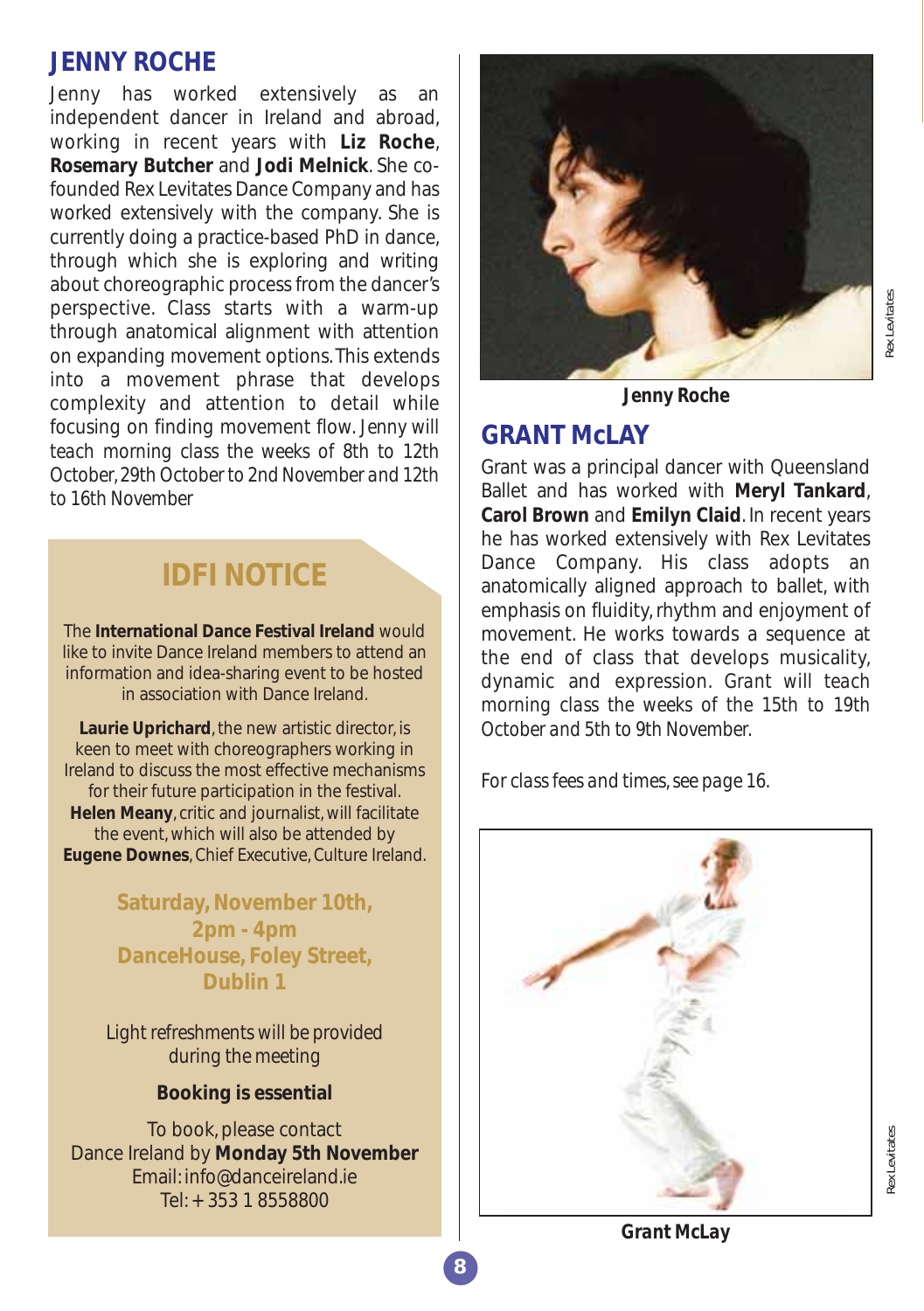# **COMPANY NEWS**

#### **REX LEVITATES**

Rex Levitates will begin work with New York choreographer **Jodi Melnick** in October. Jodi is making a new piece for the company which will premiere in Spring 2008. There will be a studio showing of the work in studio 4 in DanceHouse on Friday October 26th at 7pm. Come along and see the work in a relaxed environment and stay for a sip of wine and a chat with Jodi and the company.

The company wishes to acknowledge the support of the Arts Council's Commissions Award and Dance Ireland.

# **DAGHDHA DANCE COMPANY**

#### *Framemakers*

Following the recent successes of the *Remote Ireland Tour* and *[DMP] Mentoring Presentations*, Daghdha Dance Company opens its Autumn/Winter programme of events with the third series of *Framemakers*, on 25th October

*Field Studies 12: Excavations of Mind and Nature* turns to geometry and physics, relating dance as an artform to quantum physics, while focusing on new theories of social relations. Choreographed by Daghdha's artistic director, **Michael Klein** and with performances by **Angie Smalis**, this series of lectures, events and short performances enquires into the field of mental patterns and their relationship to choreography.

Featuring in this series is Limerick mathematician and physicist **Alexis Clancy**. Since graduating in 1997, Alexis explores correlations between Fermat's Last Theorem (which states that it is impossible to separate any power higher than the second into two like powers) and Möbius topologies. As a mathematic consultant on the project *Knot*, Clancy has been developing what he calls "*a set of mathematical modelling tools well suited to*



*Rramemakers, Elena Gianotti*

*the analysis of free systems*", being one whose elements have freedom to choose. Clancy, along with **Mark Carberry**, **Natalie Coleman** and **Tom Foley**, have collaborated on the *Knot* project, which, through concept theory and dialogue, seeks to explore the nature of experience within the Möbius structure of time and space. The pinnacle of the project is a performance piece that merges dance, costume, design, animation and theory in a highly original spectacle. Daghdha once again welcomes the public to come along relax, chat and be inspired.

Also this October, the company are taking to the road and touring their work to China at the Dadao Live Arts Festival staging *Einem* and *Clearing Fields*, crossing new boundaries in dance expression and travel. For further details on all our activities, visit www.daghdha.ie.

#### **IRISH MODERN DANCE THEATRE**

Irish Modern Dance Theatre will tour Ireland and France in November with their production of *RrrrrrrrKILLKILLKILL…to infinity (make it look real*), which has recently returned from triumphant performances in New York's downtown venue PS122 and is the fruit of three years' dialogue with IMDT artistic director **John**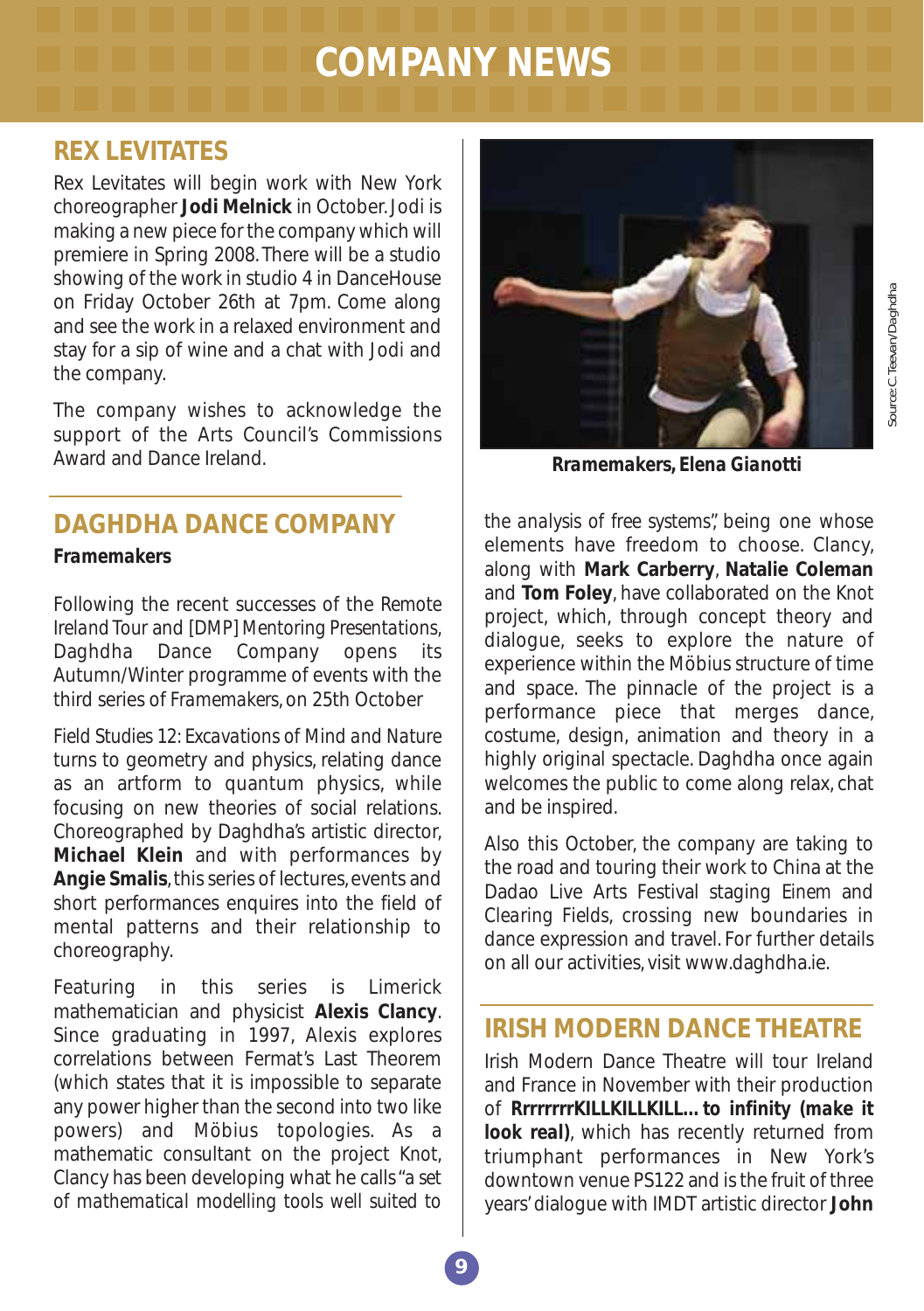**Scott** and New York choreographer **Chris Yon.** The show aims to present everything that's ever happened/ever will happen all at once and is performed by **Jeanine Durning, Taryn Griggs** and John Scott. Dubbed as one of New York's 'budding mavericks' by leading dance writer Deborah Jowitt, Yon is a radical of American dance and a dark humourist with a deadpan form that rivals Buster Keaton.

*RrrrrrrrKILLKILLKILL…to infinity (make it look real)* is a research partner in the Arts Council Touring Experiment.

*See www.irishmoderndancetheatre.com for tour dates and venues.*

#### **DANCE THEATRE OF IRELAND**

#### *Slow Down*

Dance Theatre of Ireland are thrilled to premiere *Slow Down*, a beautiful work by Parisbased choreographer **Martine Pisani**. In this playground for six dancers (**Eneko Balerdi-Eizmendi**, **Robert Connor**, **Lee Davern**, **Alex Iseli**, **Karl Paquemar**, **Tania Pieri**) *Slow Down* explores the insignificant troubles, the practical jokes, the awkwardness and the barricades that make human relationships come alive. The work tickles and giggles and, with the unashamed likeness of a child, connects with the audience in a very special way. Other worlds come to mind: Charlie Chaplin's or Jaques Tati's. With jubilant detachment, six



characters reveal the secrets and obstacles of a public performance, what it means to 'be there', onstage. Their hesitation, lost orientation and inarticulate declarations, discretely find irony in the everyday demands of discipline, creativity, concentration and ardour.

*See listings in next month's issue for dates and venues, or visit www.danceireland.ie.*



*Robert Gadbuullin, Giselle*

#### **CORK CITY BALLET**

As one of only two professional ballet companies in Ireland presenting the full-length classics, Cork City Ballet are proud to continue the legacy of the great Joan Denise Moriarty with a full-length production of *Giselle* – the poignant and tragic love story about a peasant girl who dies and returns from the dead to save her lover. Opening Wednesday 21st November for its Winter Season at the Cork Opera House, the show will run for four performances only.

The title role of this, the most celebrated ballet of the romantic era, will be danced by Ireland's prima ballerina **Monica Loughman**, partnered by Russian ballet star **Robert Gabdullin –** a principal dancer at the Perm State Ballet. Leading ballerina **Chika Temma** who has danced at the famous Maryinski (Kirov) Theatre in St. Petersburg will also perform one of the principal roles along with soloists and the full corps de ballet from Cork City Ballet**.**

*Slow Down*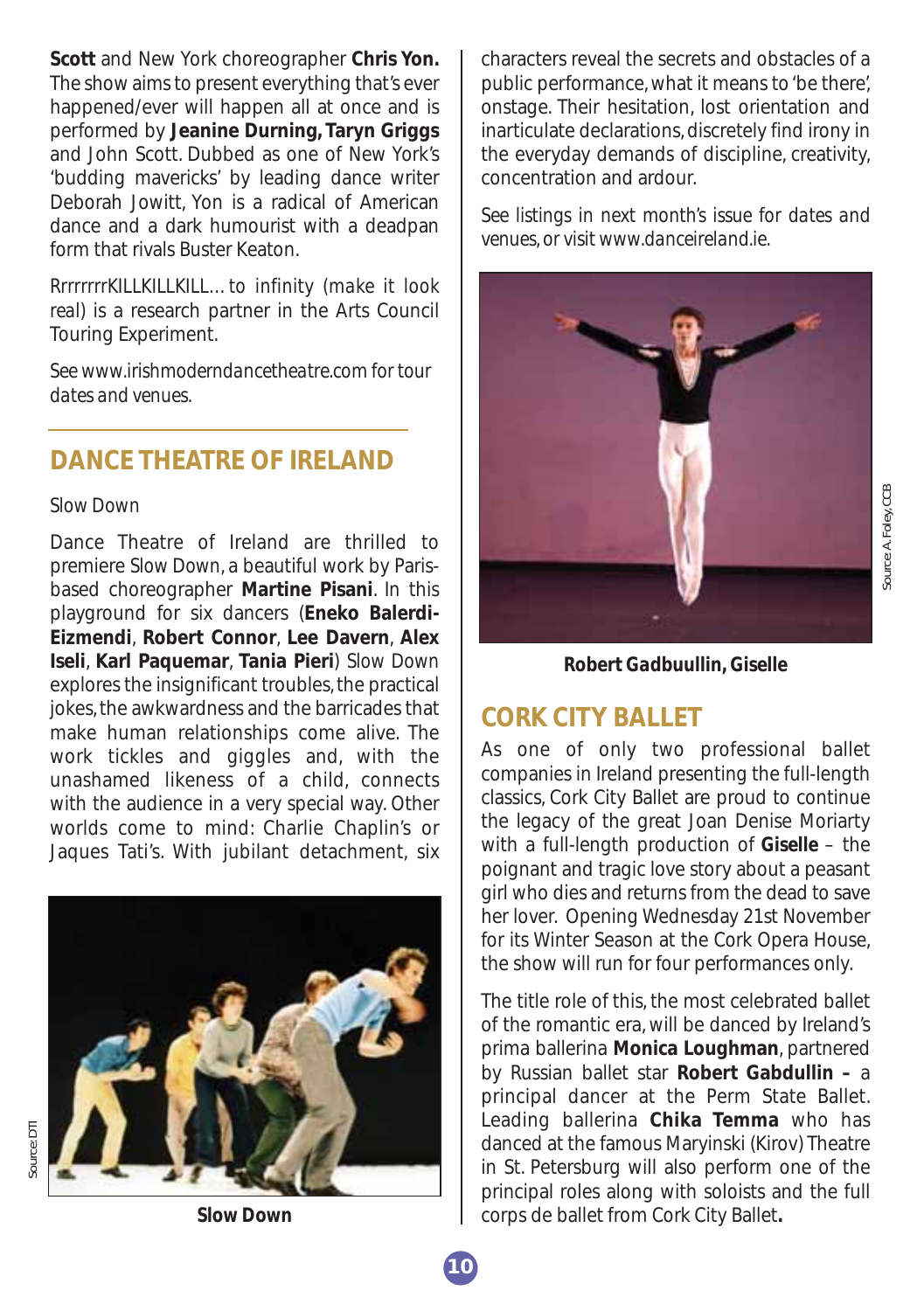Directed by Artistic Director **Alan Foley** and produced by **Yuri Demakov** (Bolshoi Ballet School), this production promises to enthral audiences with the symphonic beauty of Marius Petipa's, Jean Corelli's and Jules Perrot's original choreography, combined with stunning new costumes made at the Kirov theatre in Russia.

#### **MYRIAD DANCE**

*Julie Rothschild Guest Residency* 18th - 19th October 2007

**Myriad Dance in conjunction with Dance Ireland** is pleased to host a two-day residency with **Julie Rothschild** this October. Julie, who began her modern dance training in 1983, has continued to pursue a career as a dance educator, choreographer and performer. She has worked with the Prairie Wind Dancers, aha! Dance Theatre, Miki Liszt Dance Company, Live Arts Theatre, Liz Lerman Dance Exchange, Warehouse Collective and Zen Monkey Project. She has taught Modern Dance, Improvisation, and Contact Improvisation to students of all ages and abilities; choreographed works for children, students and professional dancers; and performed across the USA and in Mexico. Julie currently lives in Athens, Georgia and works as an adjunct instructor in the Department of Dance at University of Georgia. She also co-directs Floorspace, a movement arts studio, collaborates with the Zen Monkey Project, and teaches Alexander Technique.

In this residency, Julie will focus on Contemporary Dance Technique, Improvisation leading to Composition, and Alexander Technique as it applies to creative process, performance and dance education.

#### **Early booking is advisable!**

Venue: Myriad Dance Studios, 59, South Main Street Wexford Times: 10am-5pm each day  $Cost: \in 60$ Bookings: 053 91 74665

Please be aware that this residency is open to professional dancers and dedicated movement enthusiasts only.

# **SONRAIGH YOUTH DANCE FESTIVAL**

*26th - 28th October 2007*

**Myriad Dance** in conjunction with Wexford County Council and County Wexford Youth Dance Company proudly present **SONRAIGH Youth Dance Festival**, the first ever Youth Dance Festival in the south-east region. Taking place in Wexford from 26th to 28th October, the festival will showcase the best of talent in youth dance from around the country featuring County Wexford Youth Dance Company, Dublin Youth Dance Company, Animated State (Waterford), Evolution Youth Group (Kildare), New Moon Dance Company (Cork) and the Wexford and Enniscorthy Junior Dance Groups, part of Myriad's Pulse! Youth Dance



*Sonraigh Youth Dance Festival*

**11**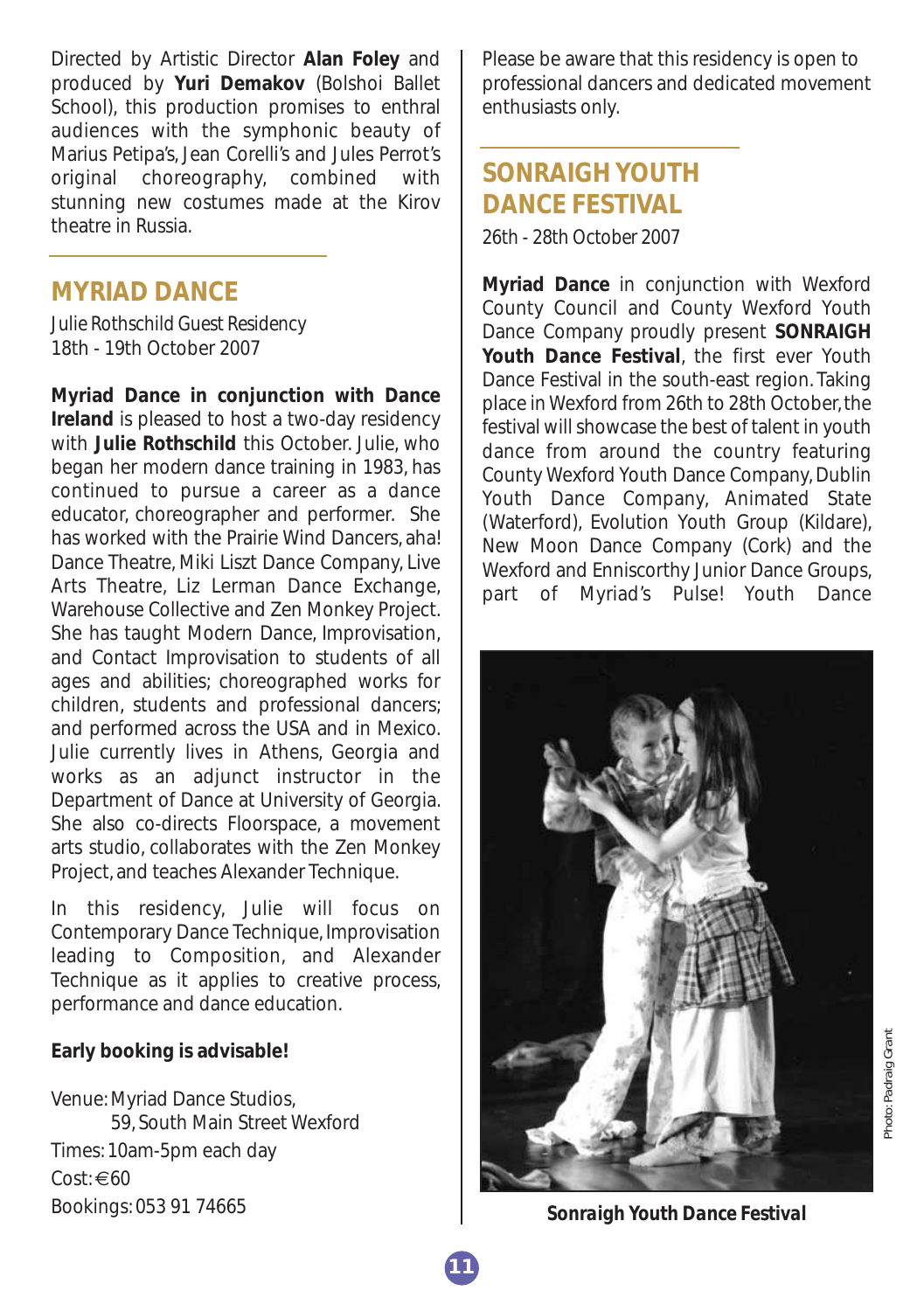Programme. Launched on Friday 26th October, the weekend programme is packed full of exciting free outdoor performances throughout the county, with proceedings reaching their conclusion with a Gala Concert in St. Michael's Theatre, New Ross on Sunday 28th October at 7pm.

For further information relating to the festival please contact Áine Stapleton, Festival Co-ordinator on 053 91 74665 or info@myriaddance.com.

#### **DANCE AT THE DOCK**

**) + ( = a0** *8 variations on a diagonal knit 1 Purl 2* 1st - 6th October

The second in a series of performance and installation works created by the artists and artistic directors **Ursula Mawson-Raffalt** (performing arts) and **Anthony J. Faulder-Mawson** (fine art). Working in their different disciplines both artists will take the title as a base on which to apply their own methods, creating not only two works which they will then layer for presentation, but also creating multiple unique stages with different participants and settings. The work will continuously change its form and structure, the overall concept & source material will stay constant.

A week-long residency/workshop laboratory will lead to performance of *8 variations on a diagonal\_Knit 1 Purl 1* at 8.30pm on Saturday 6th October

#### **FLUXUS DANCE**

*The Divine Normal/Sources* 7th - 14th October

*Sources* is a promenade performance by choreographer **Cathy O'Kennedy** and the artists of **Fluxusdance** with installations by sculptor **Seamus Dunbar** and London-based filmmaker **Jana Riedel.** *The Divine Normal* began in 2005 with dance and music for the unique cultural space of Croke Park, and

continues in the present under the title *Sources*. Cathy O' Kennedy has gathered a diverse and gifted group of artists together to animate a delicate, visual and kinetic journey created for The Dock's theatre, galleries and public spaces, dancing at the edges of memory and recall. A day-long workshop for dancers on October 7th – The Dancer Inside – and participatory exploration of The Dock space will lead up to performances of *The Divine Normal/Sources* at 8.30pm on Saturday 13th and Sunday 14th **October** 

*The Dock is supporting two local dancers/performers to take part in the workshop and performance process. The workshop is open to new and experienced dancers, runs from 12pm to 5pm and costs €35. For further information and bookings contact Kate McCarthy 071 9621694 or kmccarthy@leitrimcoco.ie*

#### **MAIDEN VOYAGE**

**DanceLab** is a professional development workshop series for dancers and performers. The 2007-8 workshop series offers participants the opportunity to engage with a range of movement disciplines and approaches to performance. The workshop series is as follows:

**DanceLab is delighted to be working with Dance Ireland** for the first time to offer a masterclass in Contact Improvisation with **Andrew de L. Harwood** on Sunday 21st October. The series continues with **Andy Howitt** from Ydance Scotland, presenting a 2 day workshop based on their interactive CD-Roms on November 22-23. Renowned physical theatre performer and director Andrew Dawson takes up residence from December 6- 8th with art of performance and Feldenkrais intensive. The New Year sees the arrival of **Noemi Lapzeson** who will be sharing her personal approaches to choreography and dance making from January 17-19. The series concludes with **Robert Hylton** Urban Classicism with an urban dance styles intensive on February 22-23.

For more details and booking please visit www.oldmuseumnartscentre.org or call from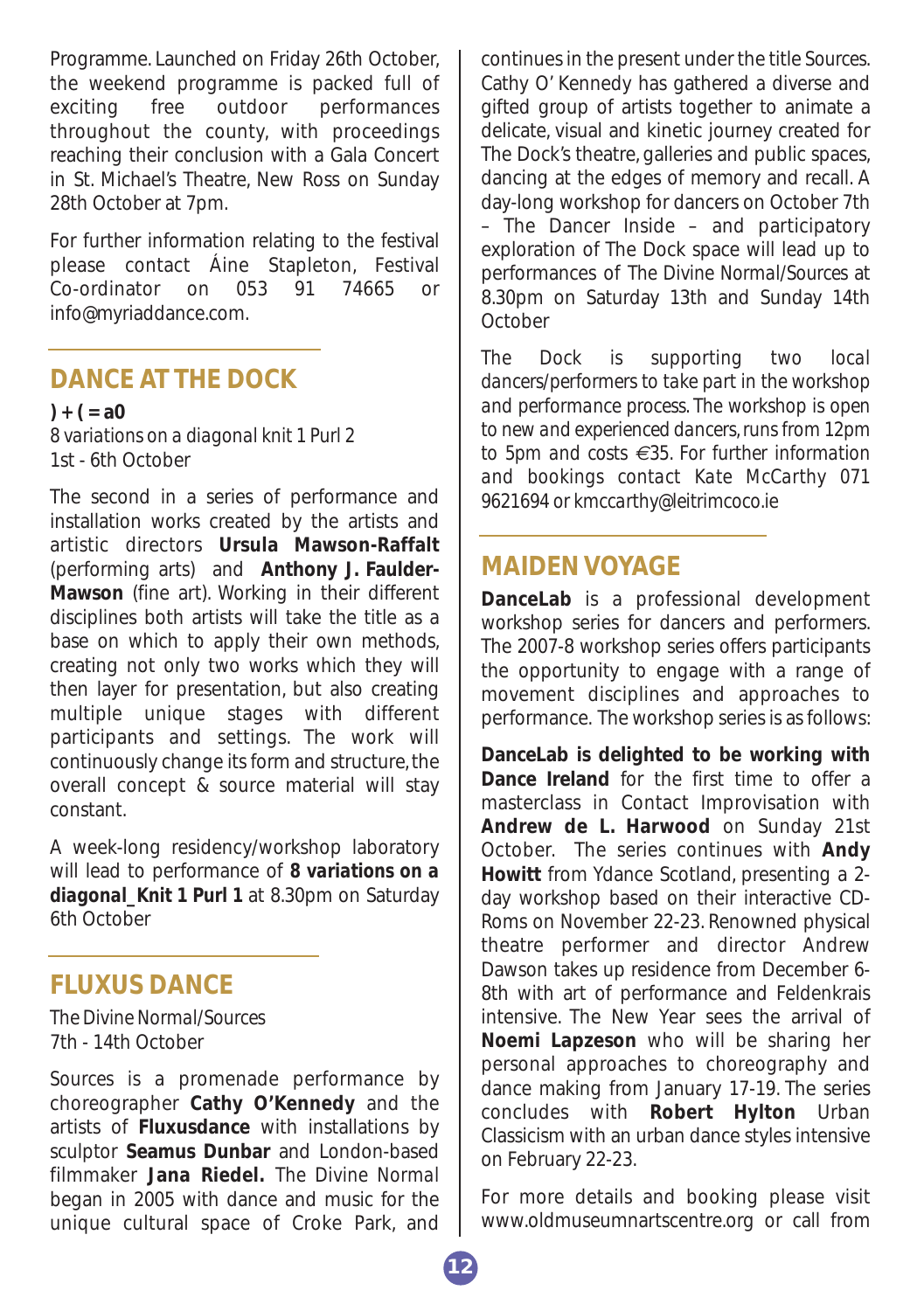hoto: Antonella Travascio *Photo: Antonella Travascio*

ROI 048 9023 3332. Now in its fourth year, DanceLab is curated by Maiden Voyage and facilitated through the Old Museum Arts Centre, Belfast and made possible through funding from National Lottery through the Arts Council of Northern Ireland.

#### **BALLET IRELAND**

After a very busy summer of workshops, choreographic showcase performances, and performances at Farmleigh, Ballet Ireland is delighted to announce its full-length autumn production, *The Nutcracker*. The production will tour Ireland and the UK opening in The National Concert Hall in Dublin, on October 27th & 28th.

Further information: Anne Maher Tel No. 046 9557585 / 086 8261196 Email: balletireland@eircom.net

## **GENESIS PROJECT 2007**

Genesis Project will resume on Monday 24th September for a twelve-week residency at The LAB, Foley Street.

If you are interested in working on a daily basis, with no requirement to make product within a community of dancers, choreographers, writers, visual and theatre artists and are seeking feedback, guidance and help with your work, please contact **Ella Clarke** at clarke\_ella@hotmail.com or on 087-960 3944. Studio space is provided free of charge.

Genesis Project is an artist-led sustainable model of practice for the progression and radicalisation of the artform of dance, which establishes a protected environment conducive to meeting the needs of artists, directed by **Julie Lockett** and Ella Clarke and mentored by eminent American dance artist **Deborah Hay**.

# **FEARGHUS Ó CONCHÚIR**

For the month of October, Fearghus Ó Conchúir is on tour in China, presenting *Cosán Dearg* in the Dadao Live Art Festival. The tour, supported by Culture Ireland, follows his premiere of a live version of the dance film *Match* on a soccer



*Match-Bassano, Mathew Morris/Fearghus Ó Conchúir*

pitch at the B-Motion festival in northern Italy this summer. In November he will return to Dublin to continue his research as Artist in Residence for Dublin City Council, inviting the Chinese choreographer **Xiao Ke** to join him to begin work on a new collaboration.

Films, images and observations about his research are to be found on the blog www.bodiesandbuildings.blogspot.com.

## **LEGITIMATE BODIES**

In a thrilling development for dance in the Midlands, newly formed dance company Legitimate Bodies takes up a residency in Birr Theatre and Arts Centre from October. The residency is generously supported by Offaly County Council, Oxmantown Hall. Led by the artistic duo of **Nick Bryson** and **Cristina Goletti** the company will create and present refreshing and exhilarating work locally, nationally and internationally as well as provide dance-based services for the community.

"*Through an exciting outreach programme with dance classes for adults, teenagers and children we hope to transmit to the community the restorative and strengthening qualities of dance. We also hope to establish an open and accessible new artistic reality that can easily intersect with people's lives."* (Bryson and Goletti)

To learn more about this exciting initiative and how to get involved, a schedule of our activities is available at www.birrtheatre.com. Alternatively, the company can be contacted at legitimatebodies@eircom.net.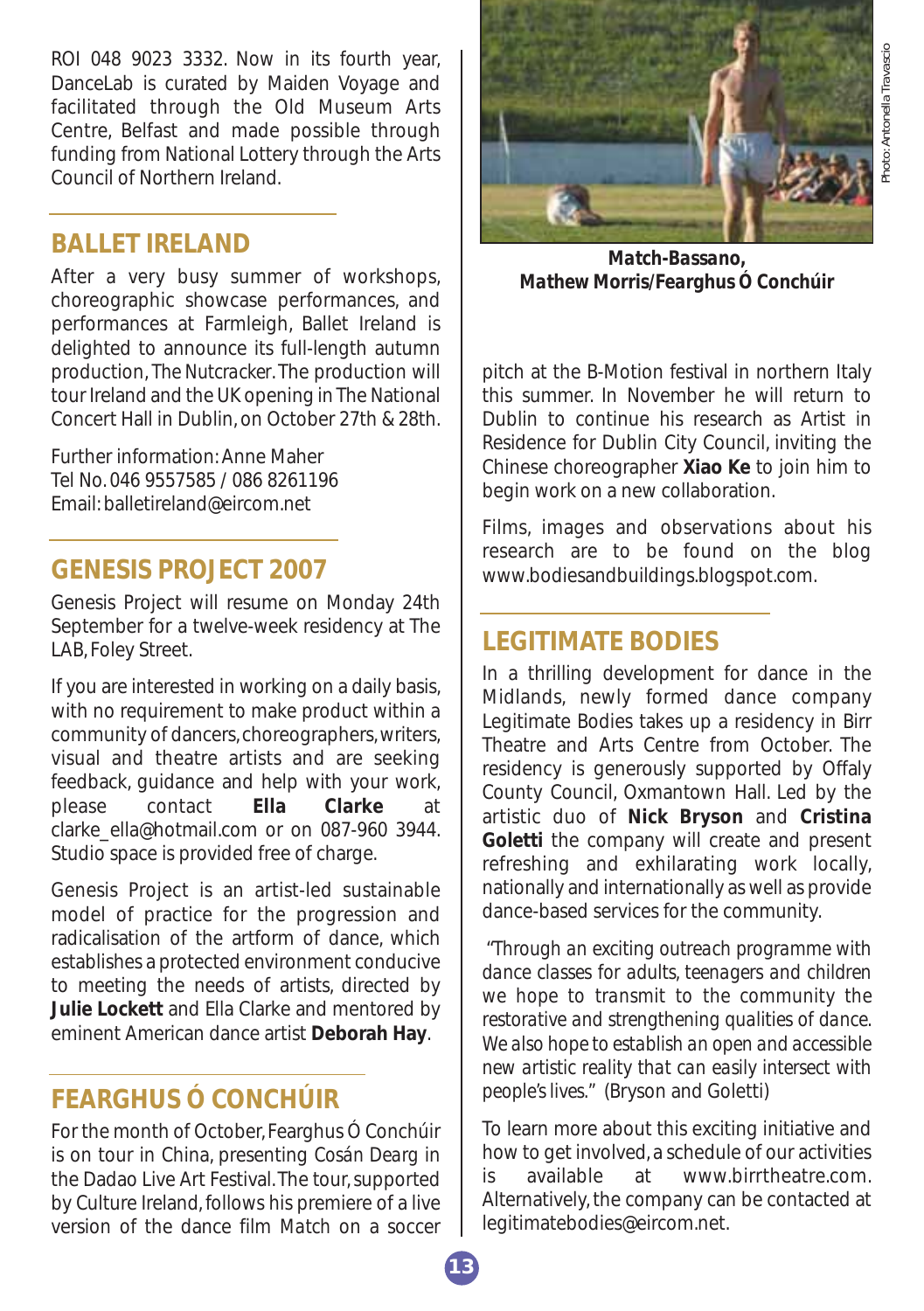#### **DEAF/FEATHERHEAD**

Featherhead presents a live collaboration between choreographer **Gyohei Zaitsu** (Japan), **Itaru Oki** (Japan) and **Trevor Knight** (Ireland). This performance is based in Butoh: a dance form developed in post-war Japan that rejects Eastern and Western dance conventions, expressing intense emotions through slow, controlled, and sometimes distorted movements.

Trumpeter Itaru Oki hails from a rich musical background: his father was a player of the Shakuhachi (bamboo flute), while his mother was a master of the Koto (horizontal harp). Carving out a pioneering role for himself in the free jazz scene in Japan, he began touring Europe with ESSG in 1965 and later relocated to France; nonetheless his music continues to reflect the environment in which he was raised.

A founding member of avant-garde pop group Auto da Fe, Trevor Knight has since performed and recorded with a wide variety of artists including Roger Doyle, Philip Lynott, Luka Bloom, Mary Coughlan and Leo O'Kelly. He has composed music and created sound-design for more than 50 theatrical productions (as well as for RTE and for Channel 4). In September thus year he provided a live soundtrack for an unusual version of Oscar Wilde's The Happy Prince at The Electric Picnic.

Choreographer Gyohei Zaitsu has performed over 200 improvised and experimental solo pieces in Europe and Japan. He works on both solo and group creations as a choreographer while continuing his own personal research into the body and dance. In 2001 he founded his own Butoh dance research workshop.

Date: Sunday October 28th Venue: DanceHouse, Liberty Corner, Foley Street, Dublin 1. Time: 7pm

Tel: +353.1.855.8800 Admission: €15 Tickets available from: DanceHouse +

# **CATAPULT DANCE**

Catapult's new work, *Did I make you up?* will premiere at Project Arts Centre, Space Upstairs on 18 October 2007.

Created by Catapult Dance and composer **Hugh O'Neill**, *Did I make you up?* is performed by an ensemble of three dancers and five musicians. This original, dance/music composite performance uses the song-cycle Frauenliebe und-leben (A Woman's Love and Life - Composer Robert Schumann Op. 42) as its source material.

A show about finding, keeping and maybe manufacturing your one true love, using the chaotic, but usually predictable, trajectory of romance as its guide and exploring both sonic and visual abstractions of THE ideal love affair.

Supported by the Arts Council, with additional support from Project Arts Centre; Dance Ireland (under the Dance Incubator Programme); Leaving Cert Lecture Days; Fearon O'Neill Ronney Consulting Engineers, Kerrigan Sheanon Newman Quantity Surveyors and Whelan Corcoran Smith.

*See listings for dates and time*

#### **BELLY DANCE IRELAND**

Belly Dance Mind, Body and Spirit Workshop, **Sunday 14th October** at Rainbow Holistic Healing Centre, Blackrock, Co Dublin. All welcome. Further details contact Belly Dance Ireland at (01) 2963856 or 0868886036 valdance@eircom.net.

#### **SALSAMANIA**

Galway Salsa Congress – workshops with national and international instructors; dance shows as well as three live salsa bands and gala dinner; 2nd to 4th November, Salthill Hotel, Galway.

Further details at www.galwaysalsacongress.com or email: info@salsamania.com.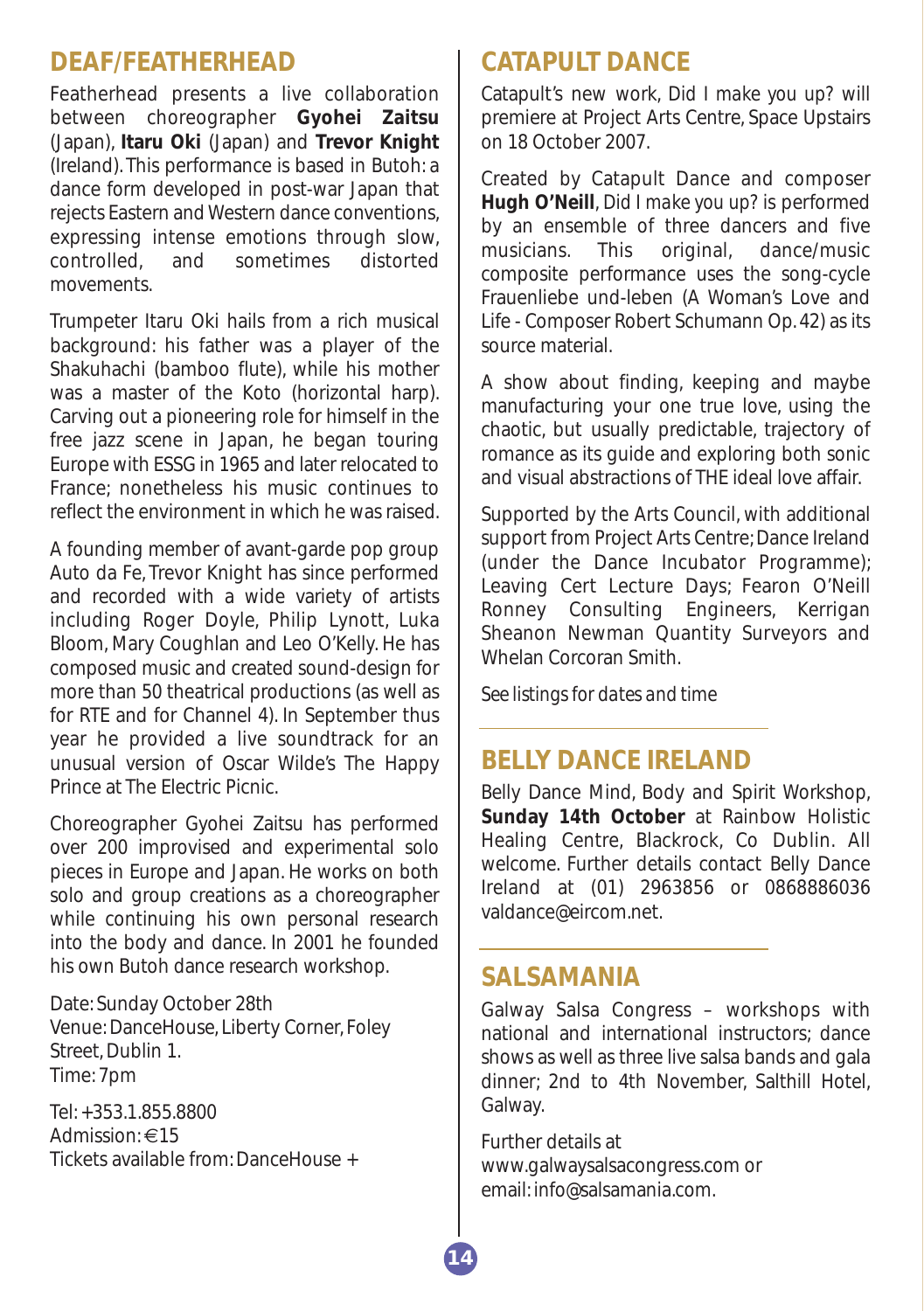# **EVENTS LISTINGS**

| <b>Date</b>                          | Event                                                                          | Location                                                                      |  |  |  |  |  |
|--------------------------------------|--------------------------------------------------------------------------------|-------------------------------------------------------------------------------|--|--|--|--|--|
| <b>Mamuska Limerick</b>              |                                                                                |                                                                               |  |  |  |  |  |
| 5 Oct, 8pm                           | Mamuska Night                                                                  | Daghdha Space, St John's Church                                               |  |  |  |  |  |
| <b>Catapult Dance</b>                |                                                                                |                                                                               |  |  |  |  |  |
| 18-20 Oct, 8pm<br>(Preview 17 Oct)   | Did I Make You Up?                                                             | <b>Project Arts Centre</b><br>Tel: 1 8819613/14                               |  |  |  |  |  |
| Daghdha Dance Co.                    |                                                                                |                                                                               |  |  |  |  |  |
| 25 Oct, 8pm                          | <b>Framemakers</b>                                                             | Daghdha Space, St John's Church                                               |  |  |  |  |  |
| <b>Sonraigh Youth Dance Festival</b> |                                                                                |                                                                               |  |  |  |  |  |
| 28 Oct, 7pm                          | 27 Oct, 4.30pm / 7.30pm Rain Party (Junk Ensemble)<br><b>Gala Concert</b>      | Wexford Arts Centre, Tel: 053 9123764<br>St Michael's Theatre Tel: 051 421255 |  |  |  |  |  |
|                                      | <b>Fluxus Dance</b>                                                            |                                                                               |  |  |  |  |  |
| 13, 14 Oct<br>26, 27 Oct             | The Divine Normal/SOURCES<br><b>Feather with The Divine Normal</b>             | The Dock, Leitrim Tel: 071 9650828<br>Garter Lane Arts Centre Tel: 051 855038 |  |  |  |  |  |
|                                      | A.M.I.C.I. (London) / Arts Disability Ireland                                  |                                                                               |  |  |  |  |  |
| 28, 29 Oct                           | <b>Dancing Toward Intuition</b>                                                | DanceHouse Tel: 01 4736600                                                    |  |  |  |  |  |
| <b>DEAF/FEATHERHEAD</b>              |                                                                                |                                                                               |  |  |  |  |  |
| 28 Oct, 7pm                          | Live Collaboration - Trevor Knight, Itaru<br>Oki, Gyohei Zaitsu                | DanceHouse Tel: 01 8558800                                                    |  |  |  |  |  |
|                                      | Dublin Theatre Festival - Bookings: 01 6778899 / www.dublintheatrefestival.com |                                                                               |  |  |  |  |  |
| 1-13 Oct, 7.30pm                     | James son of James (Fabulous Beast)                                            | <b>Samuel Beckett Theatre</b>                                                 |  |  |  |  |  |
| 1-6 Oct, 7.30pm                      | <b>Traces (The 7 Fingers)</b>                                                  | <b>Olympia Theatre</b>                                                        |  |  |  |  |  |

4-6 Oct, 9-10pm **La Marea** (Mariano Pensotti) Quartiere Bloom 9-14 Oct, 7.30pm **Fragments** (Bouffe du Nord) Tivoli Theatre

#### **Dance Ireland – Equipment for hire**

There are a number of pieces of equipment available for hire to all members at nominal rates. These include: ballet barres, piano (digital Kawai CN370), digital camcorder, digital camera, iPod stereo speaker, projectors, projector screens, television, DVD player, portable TV trolley. For more information please contact Duncan at 01 8848103 or email duncan.keegan@danceireland.ie, with 'Equipment Hire' in the subject line.